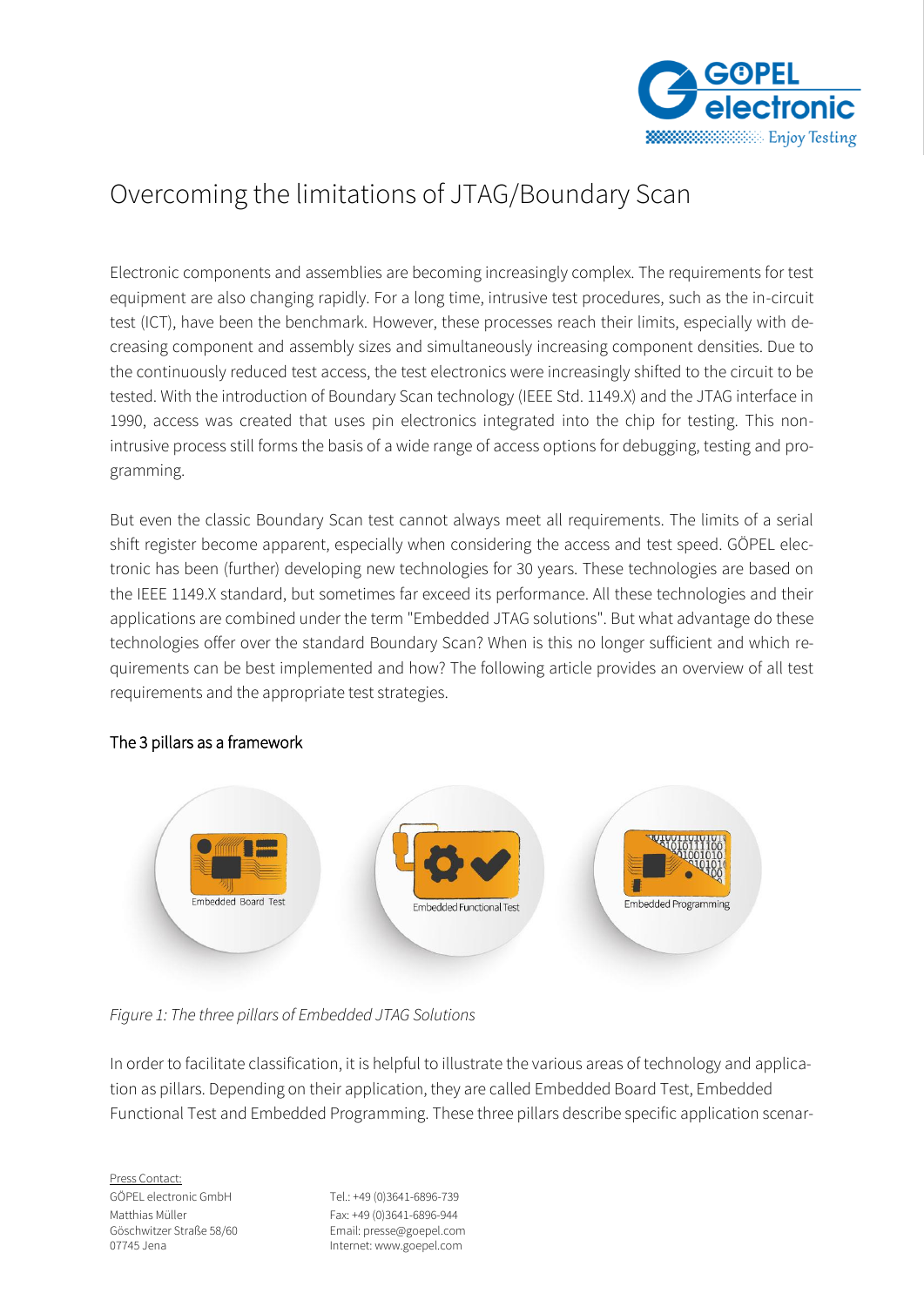

ios that users encounter on a daily basis in electronics development or production. Short application examples of the three pillars are described in more detail below.

The basic approach of the *Embedded Board Test* is to verify flawless connections on the unit under test. In this way, it is possible to diagnose short circuits, non-soldered pins, or even missing pull resistors. However, this type of access has even greater potential: The technology can also be used to conduct RAM connectivity tests. In doing so, all address, data and control lines are addressed with defined test patterns. With the help of these test patterns, pin-accurate error statements can be made regarding the correct connection between the controller and the RAM device. Connections to external FLASH modules or elements with serial interfaces (e.g. I²C, SPI, MIDO, …) can also be tested. Likewise, all address, data, and control lines are addressed— to read out and evaluate the device and manufacturer ID, for example. In this way, correct circuit component placement and connections are verified. Modern assemblies utilise a wide variety of interfaces. Here, for example, digital as well as analogue IOs and functional interfaces (e.g. CAN, Ethernet or USB) CAN be tested using simple adaptations.



#### *Figure 2: Starter set for simple JTAG/boundary scan applications: SCANBOOSTER II Designer Studio*

However, today's test strategies now require more than simply checking board connections. In addition to ensuring flawless contact, the board and component function in particular must also be checked. These test requirements and the associated strategies are combined under the designation *Embedded Functional Test*. In this way, various on-board instruments can be addressed and evaluated. Position and temperature sensors, ADCs, DACs, and a wide range of transceivers are equipped with standardised configuration interfaces (e.g. I<sup>2</sup>C or SPI). Simple read and write access can be used to check the correct functioning of these modules. On-chip instruments and interfaces can also be func-

Press Contact: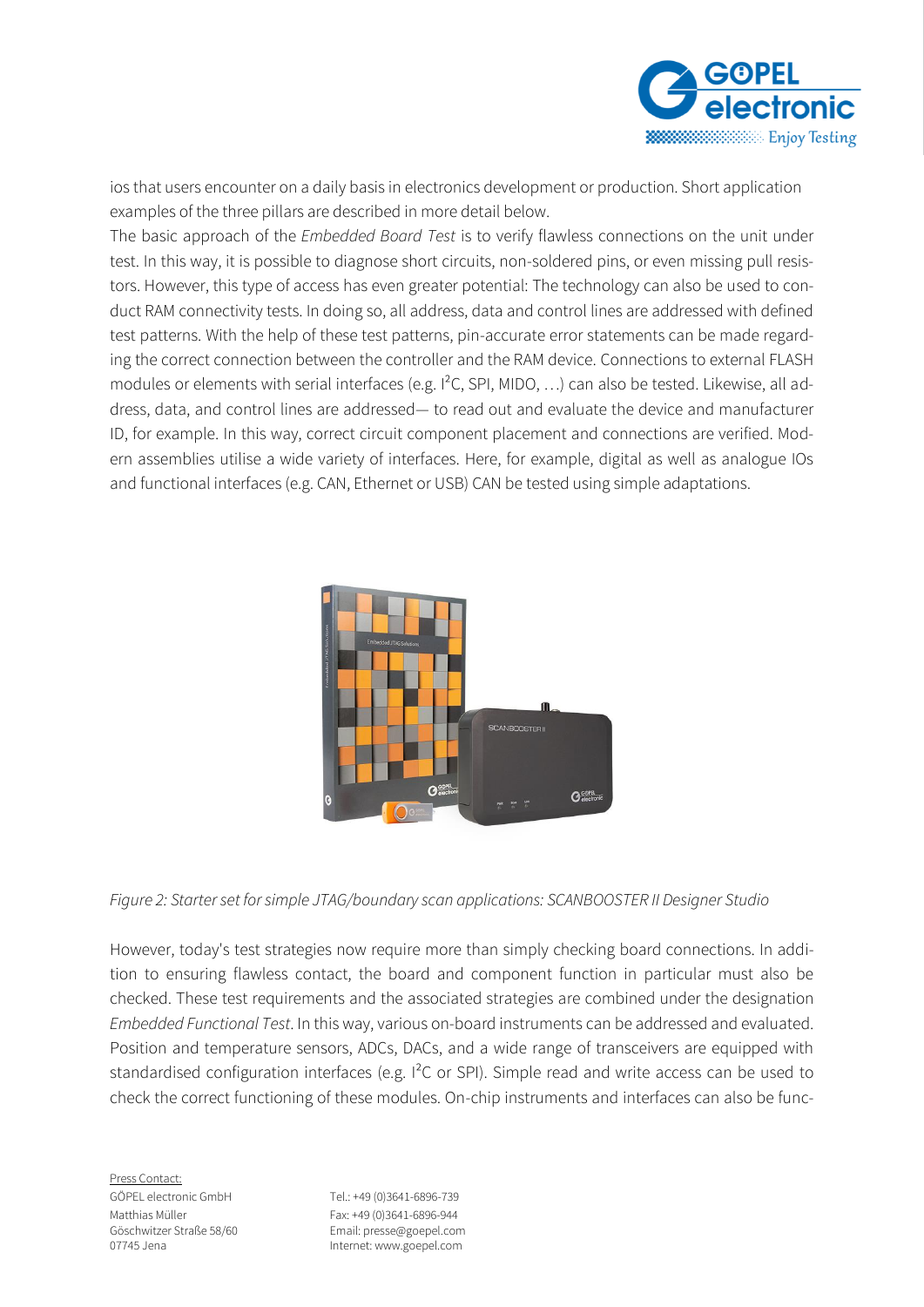

tionally checked. The resources on the board are used, for example, to initiate and review USB host/slave communication.

With the characteristics of the JTAG/Boundary Scan process, the Boundary Scan output cells can also be used to program memories in development and production. However, this programming is comparatively slow due to the path through the scanning chain. Increasing file sizes and growing demands on programming speed represent particularly significant hurdles.

New technologies have created new ways of doing this. All options are summarised under *Embedded Programming*. From programming serial numbers and production data to loading entire firmware packages, there are extremely different data throughput requirements. JTAG/Boundary Scans can be used when only small quantities of data are programmed, or when there are no special requirements regarding test duration. For larger quantities of data or shorter test durations, alternative access technologies (e.g. so-called VarioTAP for processor emulation) can be used. Since these methods do not use serial shift registers for data transfer, they can achieve significantly higher programming speeds. The selection of the correct EJS technology therefore depends entirely on the required programming speed and the element to be programmed.

#### Testing at every level

In addition to the vertical division of the application fields (as described above), a distinction can be made from an application perspective between three levels in terms of speeds.

The lower S*tandard* level is defined by the static test. This default access refers to the known boundary scan test options. The test speed is therefore far below the actual board function. Classic connection tests in particular take place at this level. However, at this access level, it is also possible to address external modules, e.g. to read out a component ID to verify correct assembly. Only low programming speeds (Bytes/s to a few kBytes/s) are achieved in the *Embedded Programming* area.

Press Contact: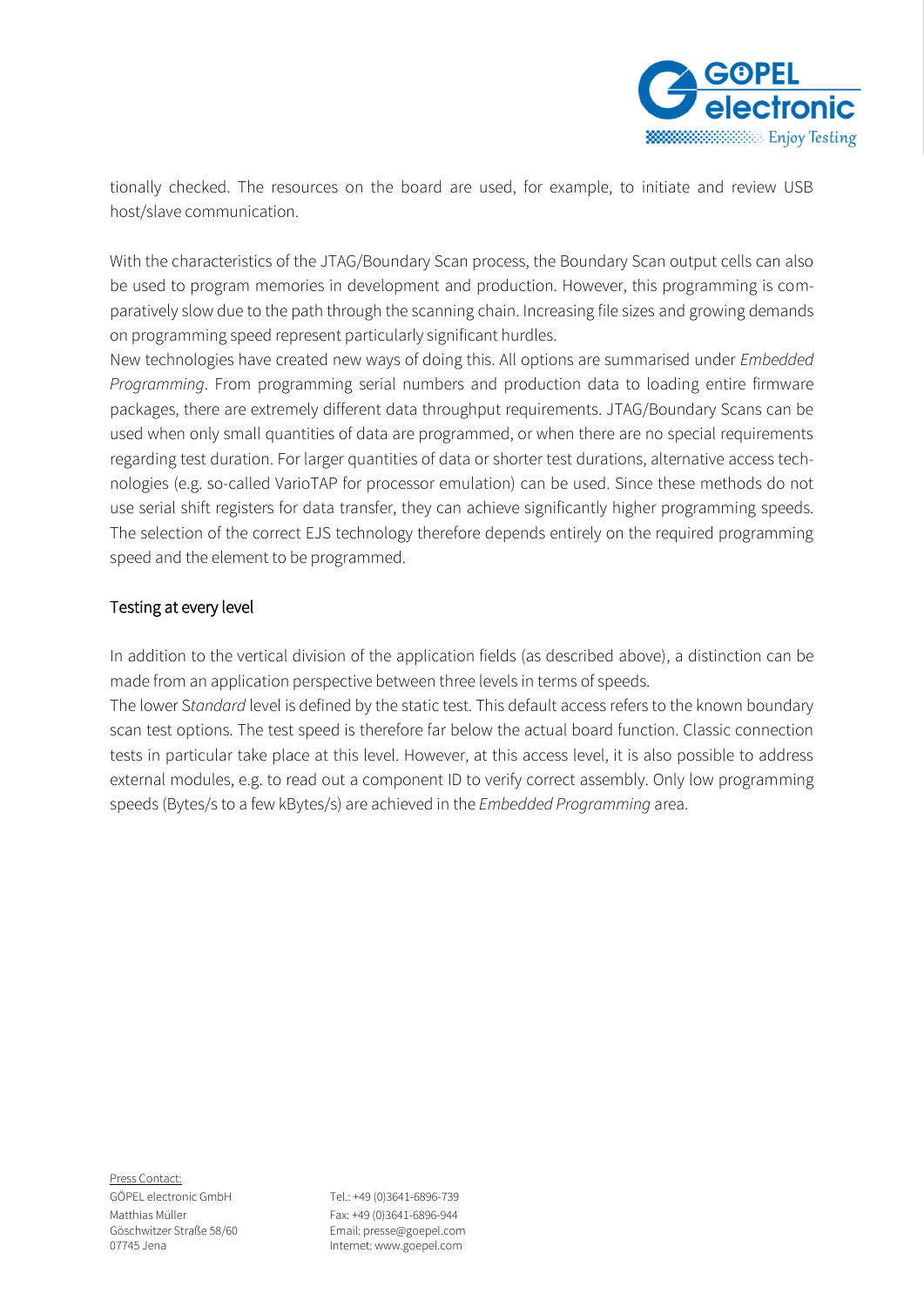



*Figure 3: Embedded JTAG Solutions Controller "SCANFLEX II" in operation with SYSTEM CASCON software*

Higher access speeds are already achieved in *the Boundary Scan Plus* level. The matrix classifies the test speed as *an at-speed*. Although the test speed is still below the actual board function, it is significantly faster than the conventional Boundary Scan test, so we no longer assume static signals. Basically, the test speed is now defined by debug access. For example, a RAM connection test in *the Boundary Scan Plus* level can also diagnose dynamic problems with termination resistors. Significantly higher speeds can also be achieved during programming by using VarioTAP or ChipVORX technology (kBytes/s).



*Figure 4: ChipVORX module for testing high-speed interfaces*

Press Contact: GÖPEL electronic GmbH Tel.: +49 (0)3641-6896-739

Matthias Müller Fax: +49 (0)3641-6896-944 Göschwitzer Straße 58/60 Email: presse@goepel.com Internet: www.goepel.com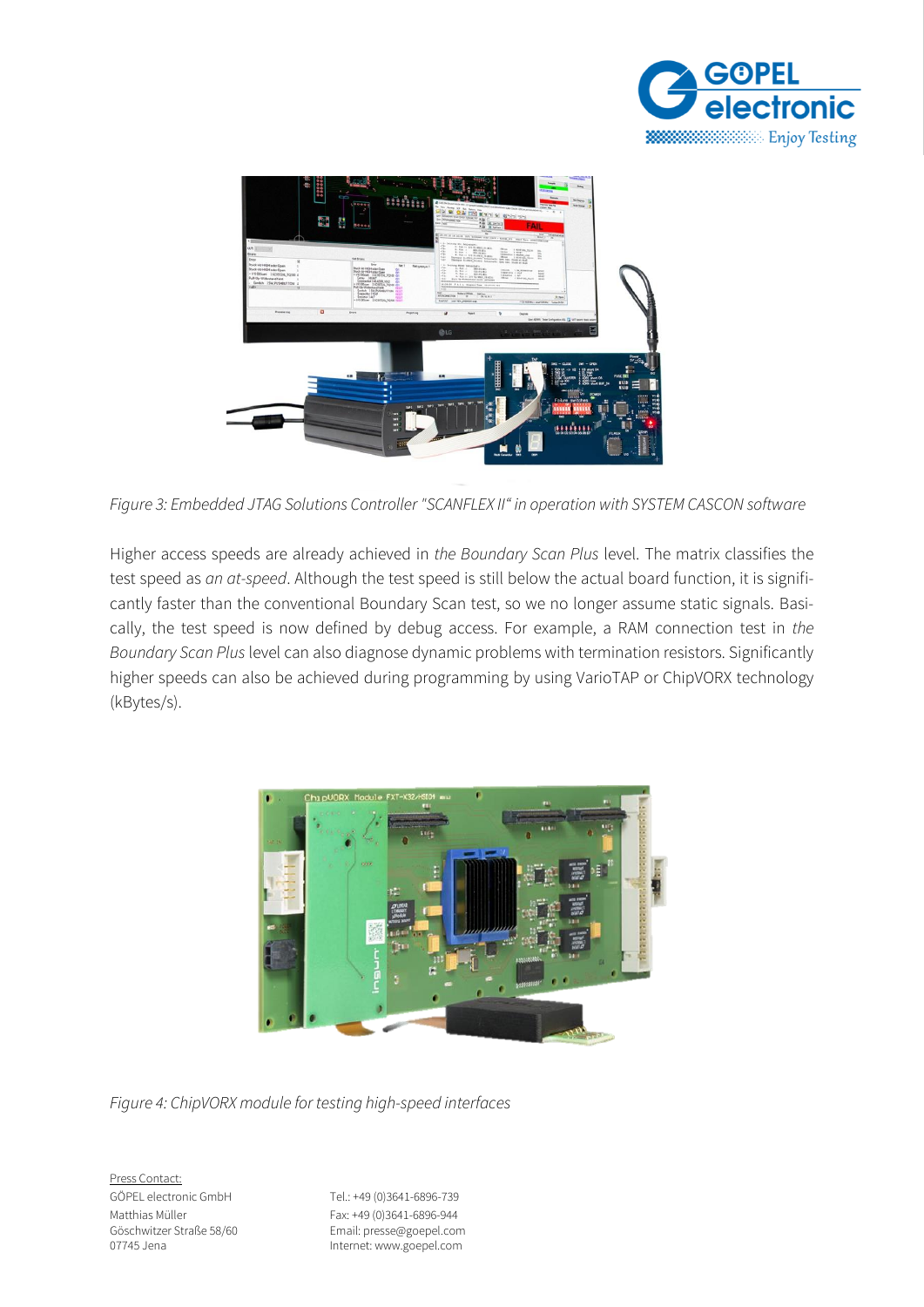

The highest speeds are achieved in the highest *IP Plus* level. We are now talking about the nominal or stress level test. The nominal speed is tested with the speed of the final board function. If the test speed exceeds the board function normally intended, this is referred to as the stress level test. The final specification will therefore even be exceeded. A typical application is, for example, a Bit Error Rate Test (BERT) on high-speed interfaces. During programming, high speeds are achieved in the *IP Plus Level* (MBytes/s), in which programming data can also be transmitted via communication interfaces (e.g. Ethernet).

The three vertical pillars and horizontal power planes shown combine to form a matrix called the Boundary Scan Plus Matrix. It provides an overall overview of the Embedded JTAG Solutions and their applications.



*Figure 5: Boundary Scan Plus Matrix*

#### Solutions in every field

The three application areas and three access levels of EJS technologies result in a total of nine application fields. There are very specific requirements and solutions behind each field. An accurate analysis of the unit under test and the test specification can be used initially to clearly define the areas in

Press Contact: